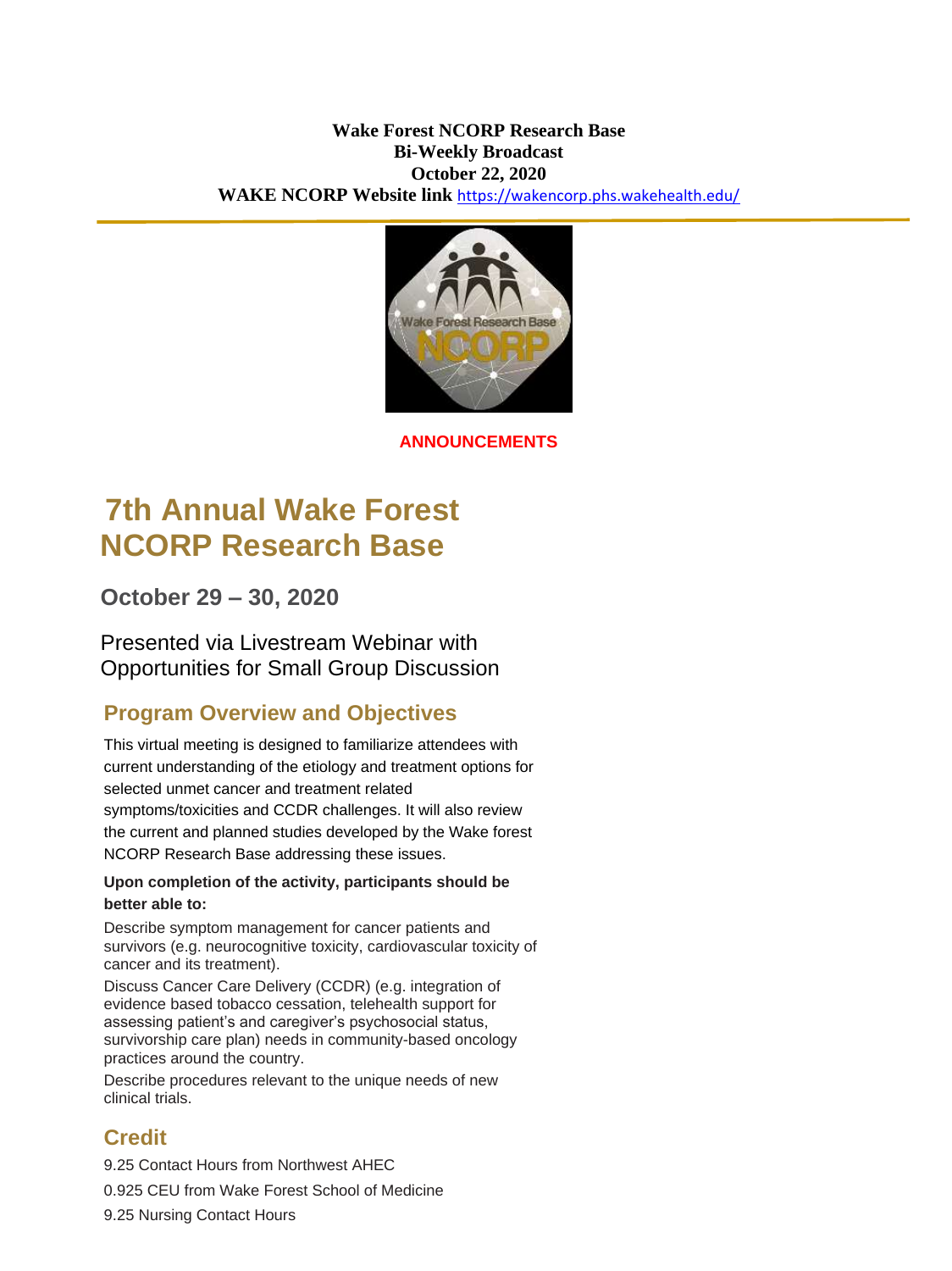# **Cost and Registration**

There is no per person fee for this event; however, all participants must register by noon on the day preceding the session in order to receive the WebEx link to attend. Instructions for accessing the livestream webinar will be sent with your confirmation letter.

#### **Register** at **www.nwahec.org/64134**

If you have not received confirmation of your registration 24 hours before the program date, please call Gail Pawlik at 336-713-7761 or email gpawlik@wakehealth.edu to verify the status of your registration.

# **Agenda**

**Thursday, October 29, 2020**

#### **12 pm Welcome and Meeting Overview/Business/Awards**

#### **12:30 pm Cancer Control - Accruing Protocols**

Upbeat / Greg Hundley, MD

Acupuncture / Lorenzo Cohen, PhD

Remember / Steve Rapp, PhD

Ramipril / Michael Chan, MD

Prostate / Joanne Sandberg, PhD

M&M / Grant Williams, MD

IMPACTS / Don Penzien, PhD

**2 pm Break** 

#### **2:10 pm Cancer Control - Emerging Symptom Science Opportunities**

Unpacking Breast Cancer Outcome Disparities in African American Women / Nestor Enasola,MD

Mobile-Health Delivery of Lifestyle Interventions for Women with Breast Cancer (Pilot) Lorenzo Cohen, PhD

Sleep Study in AA (Concept) / Lee Ritterband, PhD

Skin Toxicities / Karen Winkfield, MD and Ryan Hughes, MD

Radiation Necrosis for Brain Metastases Treated with SRS while on Immunotherapy / Michael Chan, MD

PainTRAINER for Chemotherapy Induced Peripheral Neuropathy / Don Penzien, PhD

#### **3:30 pm Break**

**3:40 pm** NCI Update / Sandra Russo, MD and Worta McCaskill-Stevens, MD

Health Equity and Health Disparities Research - Unconscious Bias / Nadine Barrett, PhD

**Selected Findings from NCORP Studies** 

OaSiS / Kristie Foley, PhD Landscape / Kathryn Weaver, PhD Prevent / Greg Hundley, MD

**5:40 pm Adjourn**

# **Agenda**

**Friday, October 30, 2020** 12 pm Welcome **CCDR Protocols and Concepts**  Telehealth / Suzanne Danhauer, PhD AH-HA / Kathryn Weaver, PhD HN Star / Talya Salz, PhD New Caregiver study (Concept) / Chandylen Nightingale, PhD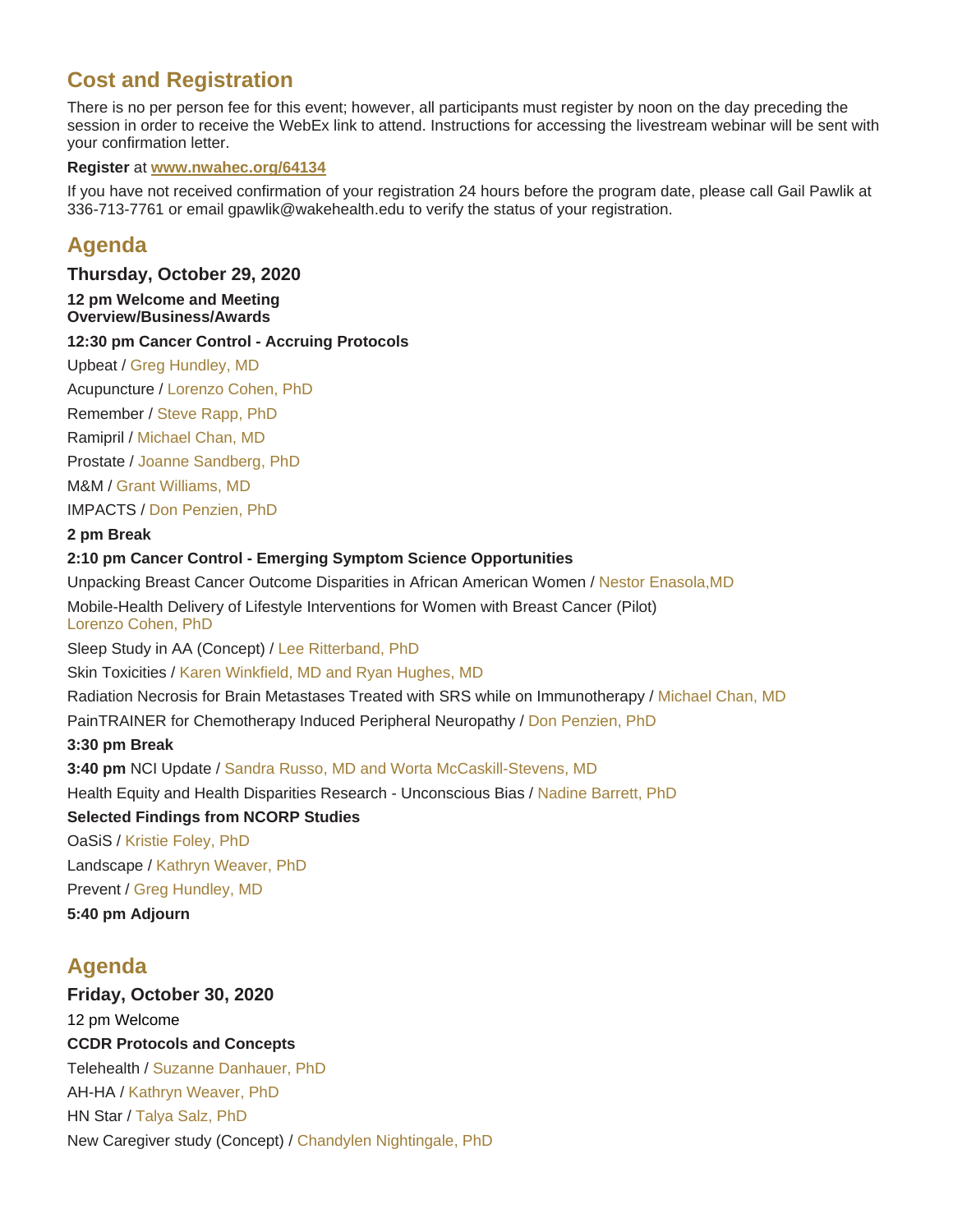Cancer Pain (Concept) / Meredith Adams, PhD Food Insecurity & Cancer (Pilot) / Deepak Palakshappa, MD and Jean McDougal, PhD START (Pilot) / Sarah Birken, PhD ENGAE (Concept) / Tuya Pal, MD

### **1:50 pm Break**

**2 pm** Health Equity - Panel Discussion / Led by Karen Winkfield, MD, Dr. Bruce Rapkin, Dr. Alex Wilson **3 pm** Community Advisory Committee (chat room) / Led by Glenn Lesser, MD & Kathryn Weaver, PhD Site Coordination/Data Management Training & Updates (chat room) / Led by NCORP Staff **4 pm** Talk to Study PI (Round Tables) / Hosted by Glenn Lesser, MD & Kathryn Weaver, PhD **5 pm Adjourn**

# **For More Information and Assistance**

If you have questions about registering for this activity or need auxiliary aids or special services to attend, please contact Gail Pawlik at least five working days before the activity by calling 336-713-7761 or emailing **gpawlik@wakehealth.edu.** 

**Regulatory Request: If you have obtained permission from the CIRB on your study specific worksheet to obtain your consents in a process that is different than that described in the study specific protocol, please send your CIRB approval letter to [NCORP@wakehealth.edu.](mailto:NCORP@wakehealth.edu) This will better assist our auditing team with your future audits.**

**Survey for Potential Study: An investigator at Wake Forest School of Medicine is proposing to test an intervention, Prepare to Care, in a multi-site randomized clinical trial. We would like to understand the level of interest in potential participation at your site if this project is funded in the future.**

**Please take 2 minutes to complete this 4 - item survey by 10/23/20 by visiting the following link:<https://redcap.link/erf0anbe>**

**We appreciate your feedback. Thank you!**

# **STUDY UPDATES:**

### **NEW AMENDMENT Released - WF 97415 – UPBEAT –** *Understanding and Predicting Breast Cancer Events after Treatment – Amendment 4, PVD 08/31/2020, Release Date 10/12/2020*

- The amendment protocol and related documents released on Monday, October 12. Changes with this amendment include:
	- $\circ$  Added echocardiogram (ECHO) as an option for patients who are unable to have an MRI performed due to medical reasons.
	- $\circ$  Allowing women with hormone receptor positive breast cancer who receive estrogen antagonist aromatase inhibitors with or without additional chemotherapy to be eligible for this trial if they meet all other eligibility and ineligibility criteria.
	- o Changed the **Chemotherapy Group** to the **Cancer Treatment Group** throughout the protocol and on case report forms (CRFs) to provide clarity.
	- o Created a video and study recruitment flyers [found on the WAKE NCORP website].
	- o **Document Access:**
		- The protocol documents are available on the [CTSU](https://www.ctsu.org/Public/Default.aspx?ReturnUrl=%2f) website.
		- The updated **Recruitment and Retention Incentive** document and limited access neurocognitive test booklets are available on the [WAKENCORP](https://wakencorp.phs.wakehealth.edu/) website.
- If there are any questions regarding WF-97415, please contact [NCORP@wakehealth.edu.](mailto:NCORP@wakehealth.edu) Attn: WF-97415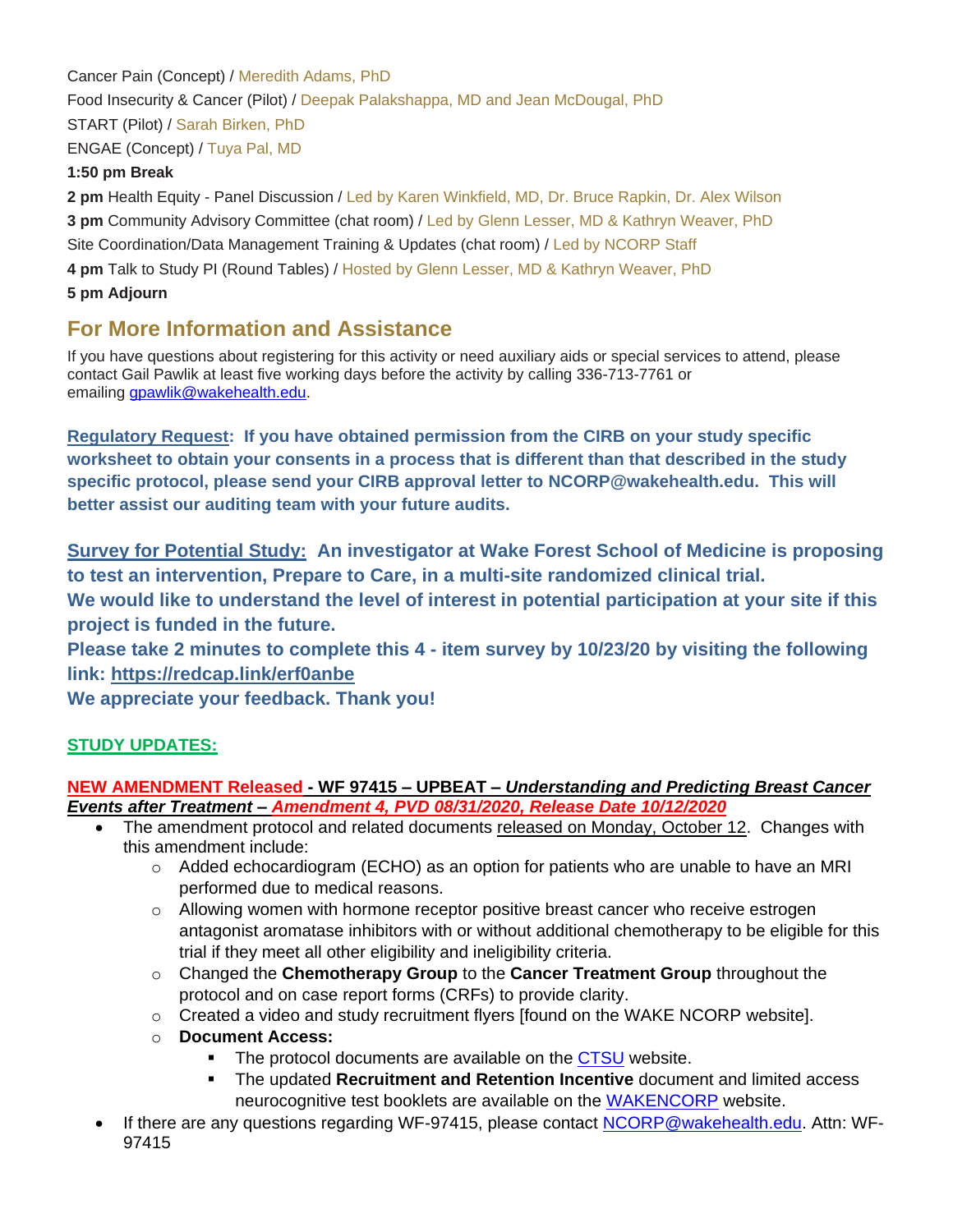### **WF-1806 M&M** *Myopenia and Mechanisms of Chemotherapy Toxicity in Older Adults with Colorectal Cancer (M&M)* **Amendment 3, Protocol Version Date 05/01/2020**

- **Updated FAQ document dated 10.13.20. Changes made to #12 regarding full cycle Dose Delay and posted on WAKE NCORP website. Please review.**
- The protocol documents are available on the [CTSU](https://www.ctsu.org/Public/Default.aspx?ReturnUrl=%2f) website.
- The *Helpful Guidelines*, *FAQs*, and *Training Attestation* documents are still available on the [WAKENCORP](https://wakencorp.phs.wakehealth.edu/) website.

If there are any questions regarding the WF-1806 activation or site registration procedures, please contact [NCORP@wakehealth.edu;](mailto:NCORP@wakehealth.edu) Attn: WF-1806.

### **WF 1901 – IMPACTS -** *Internet-delivered Management of Pain Among Cancer Treatment Survivors* **Amendment 2 , Protocol Version Date 08/01/2020 was activated on Sept. 22, 2020.**

- Document Access:
	- o The protocol documents are available on the [CTSU](https://www.ctsu.org/Public/Default.aspx?ReturnUrl=%2f) website.
	- o The *Helpful Guide, Neurocognitive Test Booklets (Limited to trained personnel only), painTRAINER® and Neurocognitive Training resources* are available on the [WAKENCORP](https://wakencorp.phs.wakehealth.edu/) website.
- *Note: Helpful guide has been updated to version 9/30/20 with slight change to DNA specimen shipping instructions.*
- **Sites interested in participating** should contact [NCORP@wakehealth.edu;](mailto:NCORP@wakehealth.edu) Attn: WF-1901 and request a start-up packet. Please note that the **Per Patient Reimbursement for this study will come directly from Wake NCORP,** therefore subawards must be in place before your site can become activated. Please refer to your study start-up packet details to begin this process now, if you are interested in participating in this new study.
- Regulatory requirements to activate this study can be found in the protocol on the [CTSU](https://www.ctsu.org/Public/Default.aspx?ReturnUrl=%2f) website.
- If there are any questions regarding the WF-1901 activation or site registration procedures, please contact [NCORP@wakehealth.edu;](mailto:NCORP@wakehealth.edu) Attn: WF-1901

#### **WF 1802 – PCW (Prostate) –** *Influence of Primary Treatment for Prostate Cancer on Work Experience* **RE-CERTIFICATION FOR INTERVIEWERS** – If your site's certified interviewer for this study has not conducted an interview within the last year of your site being activated, they will have to Re-certify before performing another interview. See section 5.4.1.2 within the PCW protocol *"Interviewers will be required to repeat a certification process, if their site does not enroll a patient in a year."*

- $\circ$  To Re-certify, a site interviewer needs to do is go to the [WAKENCORP](https://wakencorp.phs.wakehealth.edu/) website, click on the Dashboard button, then click on videos. Scroll down to the video entitled "1802: PCW Training WebEx\_06/12/2019.
- $\circ$  Once you view this video, please print out, sign and date a new attestation form also found on the [WAKENCORP](https://wakencorp.phs.wakehealth.edu/) website under the PCW tab.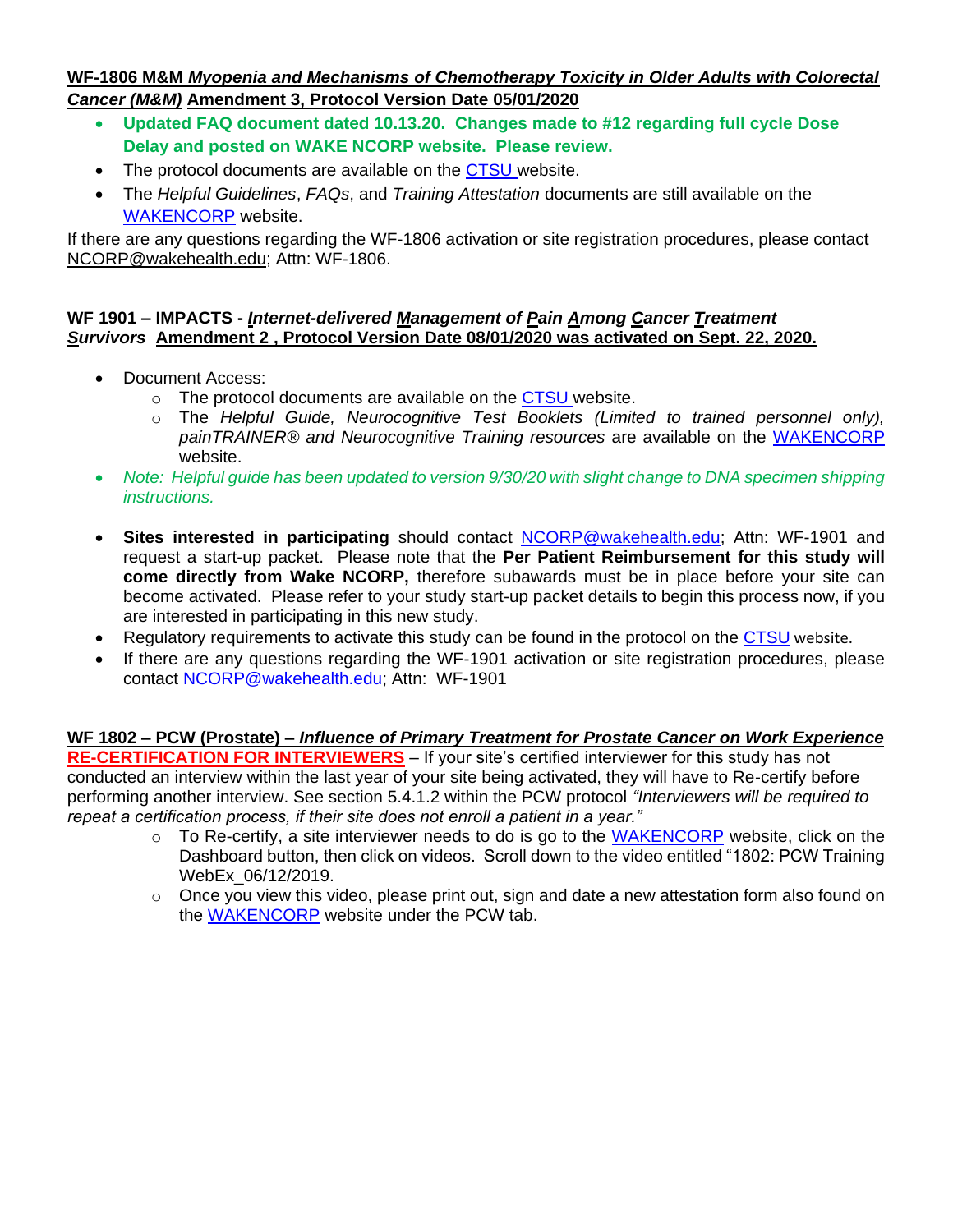

### **WF 10217 WAYS** *Work Ability in Young Adult Survivors (WAYS)*

We would like to thank all sites who have participated in this study and for those who continue to screen and recruit for the remaining minority slots that we have available. We wanted to let you know that we will be closing this study to enrollment as of December 4,2020 unless we meet the enrollment goal before this deadline. We still have several slots open so we encourage you to continue to recruit.

### **WF 1805CD – HN STAR –** *Implementation of and Effectiveness Trial of HN STAR*

- The Wake Forest NCORP Research Base's new CCDR study was activated on August 10, 2020. The recording of the August informational webinar is posted to the [WAKENCORP](https://wakencorp.phs.wakehealth.edu/) website. If you would like a copy of the webinar slides or are interested in participating in this study, **please contact NCORP@wakehealth.edu.**
- Amendment 2 has been approval is pending.

### **General WF NCORP RB Biospecimen Lab Management:**

### **Shipping Address Change**

The address for samples to be shipped for DNA isolation on the two studies listed below has changed. *Please request new pre-paid shipping labels by sending your Site's contact name and address to [NCORP@wakehealth.edu.](mailto:NCORP@wakehealth.edu)* If you have a sample to send before you receive your replacement labels, you may still use your current labels as we will be monitoring the other address for packages.

- WF-97116 Remember
- WF-1801 Ramipril